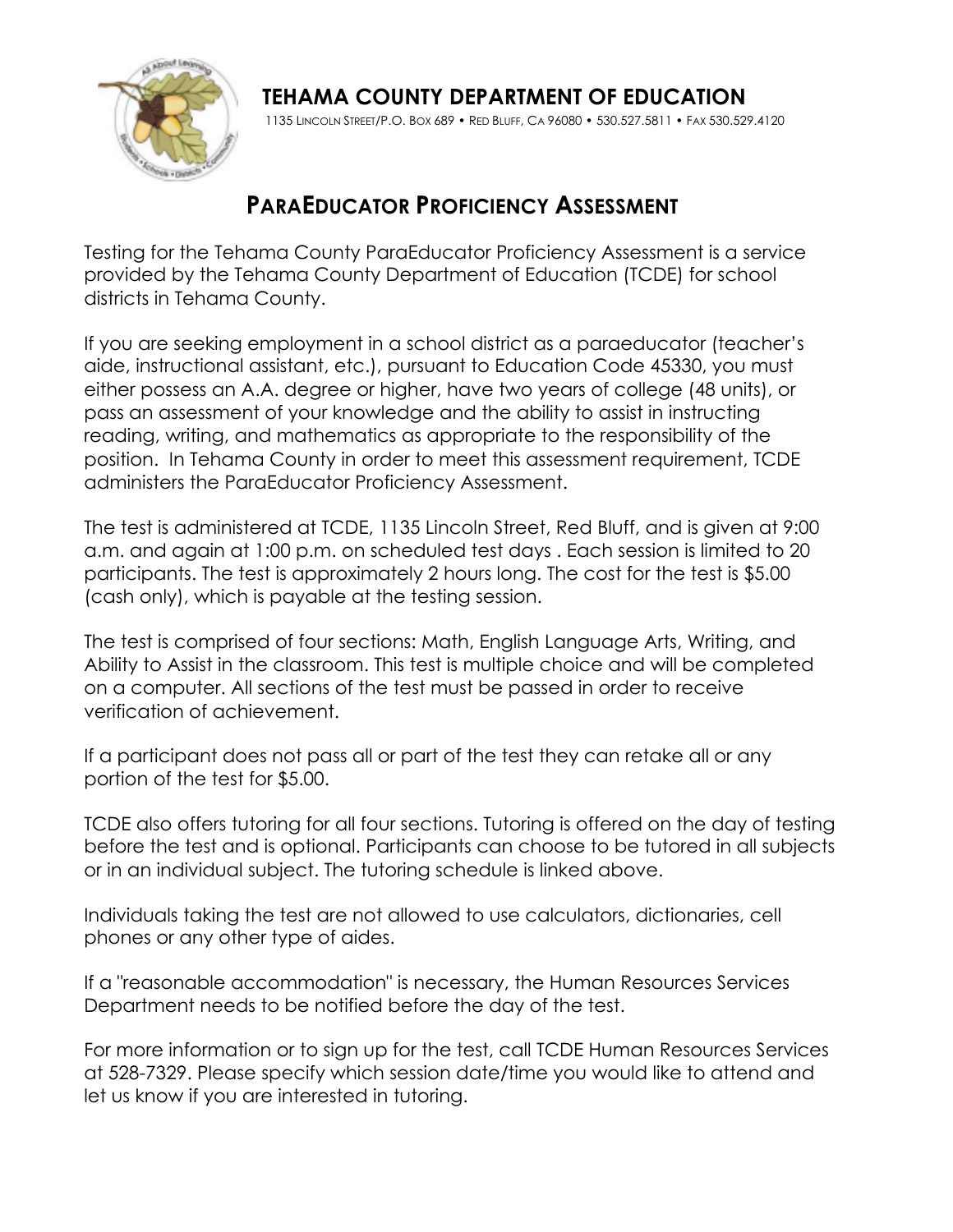# **STUDY GUIDE**

# **What affects test results?**

- Knowledge
- **Test anxiety**
- Test-taking skills

### **KNOWLEDGE**

Review what subject areas will be covered in the examination process and then STUDY!

### **TEST ANXIETY**

- Test anxiety can cause loss of appetite, disruptions in sleep, stomach problems, fidgeting, and even a sense of panic.
- Relax by breathing deeply.
- **Be PREPARED! This will help you think positive thoughts:**
- I know I will do well on this test.
- I am well qualified for this job.
- Tests give me a chance to show how well qualified I am.

### **TEST TAKING SKILLS**

If you haven't been to the testing site, visit the location before the day of the test. Be on time. Follow test instructions and know what to do if you don't understand. Eliminate distractions–wear comfortable layered clothing and take practice tests to learn to block out noises and other distractions. Get a good night's sleep.

# **10 Tips to Improve Test Performance**

#### **1. Read the directions carefully, and follow them.**

- Read directions carefully, and follow them.
- Don't skip the instructions, assuming you already know how to answer the questions.

### **2. Budget your time wisely.**

- See how long the test is and how much time you have to complete it; then budget your time accordingly.
- Don't spend too much time on any one question; if you can't answer a question; skip it and come back to it later.
- Since every question is worth just one point, whether it is easy or difficult, it doesn't make sense for you to waste time with the difficult questions before you have racked up as many points as possible on the easy and medium questions.

#### **3. Read each question completely.**

- Read each question completely and work through any examples.
- Read both the question and all of the choices twice before answering a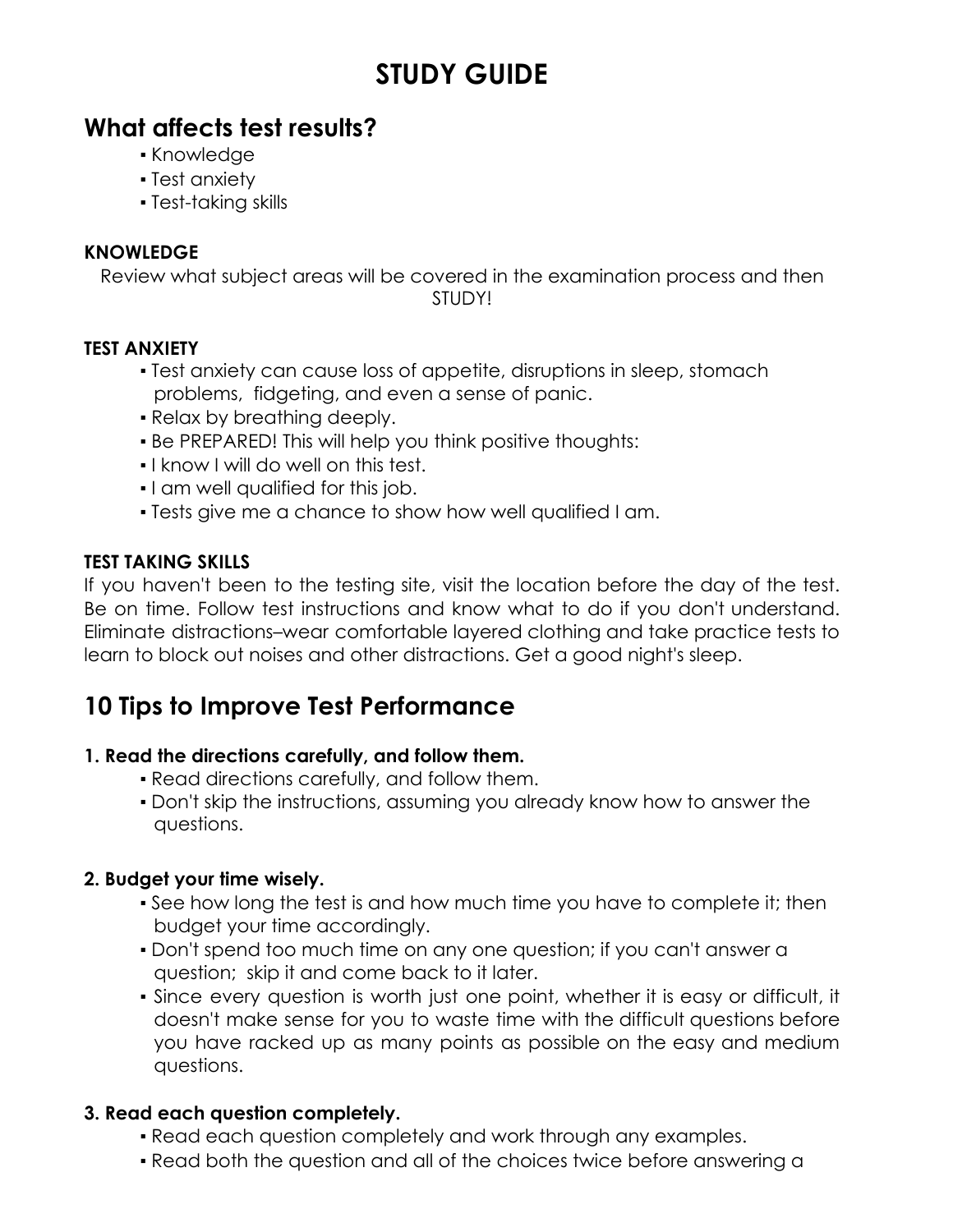question.

- Work at a good pace, but don't rush.
- Avoid making careless mistakes on easy questions because you didn't really read the questions or because you misread an answer choice.

### **4. Answer the easy questions first.**

- On easy questions, go ahead and choose the answer.
- **Remember that easy questions have easy answers.**
- On easy questions usually the most straightforward answer is correct.
- Go back after answering the easy questions to answer the difficult ones so that your time will be well spent.

#### **5. Eliminate obvious wrong answers.**

• This will give you a better chance of choosing the correct response. Using the process of elimination to get rid of incorrect answer choices will raise your score by raising your odds.

### **6. Look for key words.**

- Common key words are ALWAYS, NEVER, BECAUSE, INSTEAD OF, LEAST, MOST, WORST, FIRST, LAST.
- Read and answer negatively stated items CAREFULLY.

### **7. Check other questions for clues.**

▪ Sometimes test writers inadvertently leave questions that give clues to other questions; how many times have you thought, while taking a test, "Didn't I just answer that?"

#### **8. Don't read too much into a question.**

- Chances are the test writer is not thinking as deeply as you think and is not out to trick you.
- Tests are supposed to be related to the job in question; if you are qualified to compete for the position, you probably understand the question.

#### **9. Be prepared.**

▪ Use online resources to prepare for topics you are unsure about. You can find a list of resources linked on the website or at the end of this document.

### **10. When in doubt, guess.**

- Never leave a question blank, always guess on a problem, especially if you can eliminate at least 2 answer choices.
- Don't make random guesses.
- Don't guess a letter (a, b, c, d, e) because it hasn't occurred in a while.
- Don't be afraid to guess a letter because it seems to appear often.
- Focus on the content of the test, not the frequency of the answer letters.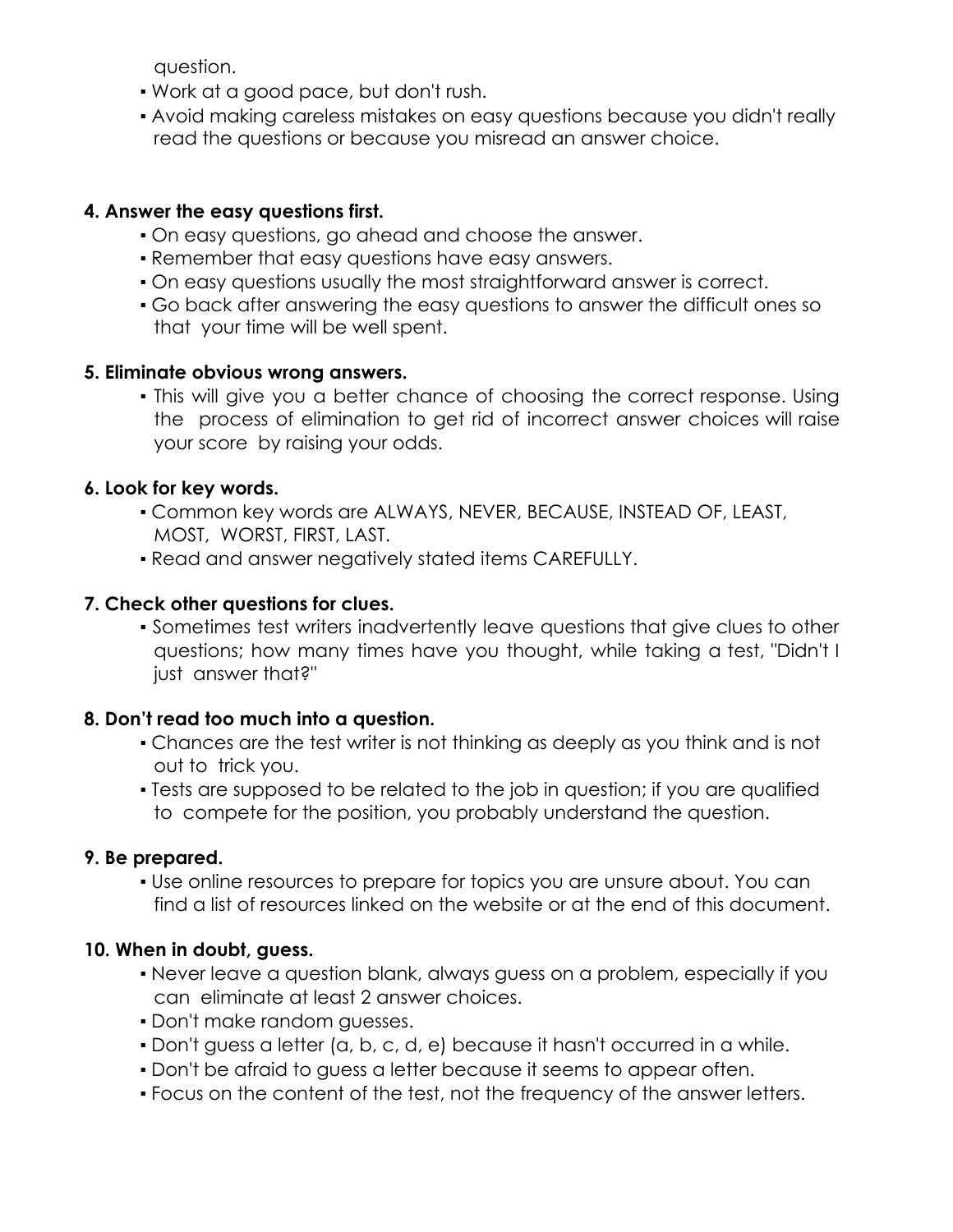# **Multiple Choice Tests**

A multiple choice test item always has a "stem". This is either an incomplete statement or a question followed by a correct, or best answer with three or more incorrect answers.

- **This could be the answer.**
- This could be an incorrect answer.
- This could be an incorrect answer.
- This could be an incorrect answer, too.

For this question knowing the meaning of prefixes will help eliminate all wrong choices.

- 1. FOREMOST most nearly means
	- a. many b. last
	- c. middle
	- d. first

Think of other words that have the prefix fore, such as: forehead, foresee, forefront, foresight, foremost, etc. The prefix fore means before in time or situated in front so you would be able to eliminate all but "d" which is correct.

- 2. If you accidentally splash a harmful chemical onto your skin, which one of the following should you do first?
	- a. Apply soothing lotion.
	- b. Contact a nurse or doctor.
	- c. Report it to your supervisor.
	- d. Wash the area with water.

The key word in this question is *"first"*. Although you may apply a soothing lotion, contact a nurse or doctor, and report it to your supervisor, you should wash the area with water *first*. The correct answer is "d".

If you are having a difficult time with a word problem, look for a simpler approach-the problem may be difficult but the math is usually easy. Use scratch paper to figure your work. On many difficult questions, the obvious answer is wrong-do not guess unless you have worked the problem out on scratch paper. If there is time, do the problem twice.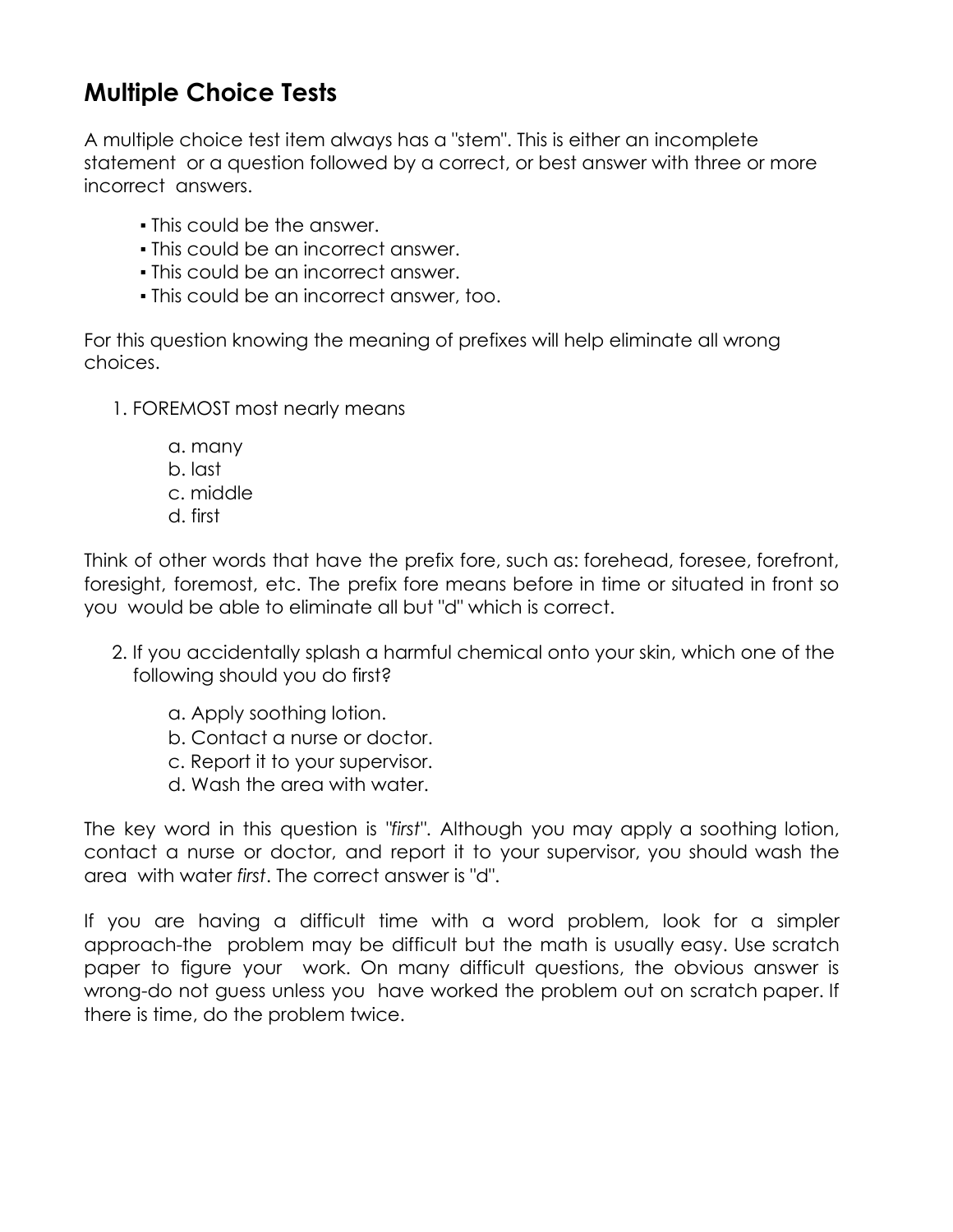### **Reading Comprehension Tests**

- . These tests are like open book tests, all of the correct answers can be found directly in the passage. You need to know where and how to look for them.
- Requires focus and concentration.
- Careful searching is important.
- You need to quickly read the main ideas of each paragraph, and the main idea and tone of the entire passage.
- The correct answer will be the only choice that repeats information from the passage or is directly supported by information in the passage - simply look it up in the passage.
- Incorrect answers may sound good, but they will never be supported in the text.
- Most reading comprehension questions will require you to go back to the passage and reread something, so don't worry about memorizing details the first time through.
- Make sure to read through all of the answers even if you find one that seems correct.
- Avoid not mentioned, but sounds good answers. Sometimes an incorrect answer is one that is logical or true, but is actually never mentioned or supported in the passage.
- Answers are always either paraphrases of information found directly in the passage or logical conclusions drawn from pieces of information found in the passage.
- It can't be correct unless it is mentioned in, or supported by, the passage.
- *Be aware of answers that seem correct, but are not!*
- Sometimes an answer choice uses a word or phrase taken directly from the passage but distorts the author's intended meaning, making the answer incorrect.
- Many of the answers use words from the text, but will still be wrong.
- Don't pick an answer just because it sounds familiar.
- Every incorrect answer choice is incorrect for a reason.
- There is always a word or phrase in a wrong answer that makes it wrong.
- Use process of elimination to get rid of bad answer choices that can't be correct.
- No matter how difficult the reading passage, you should be able to eliminate some of the wrong answers.